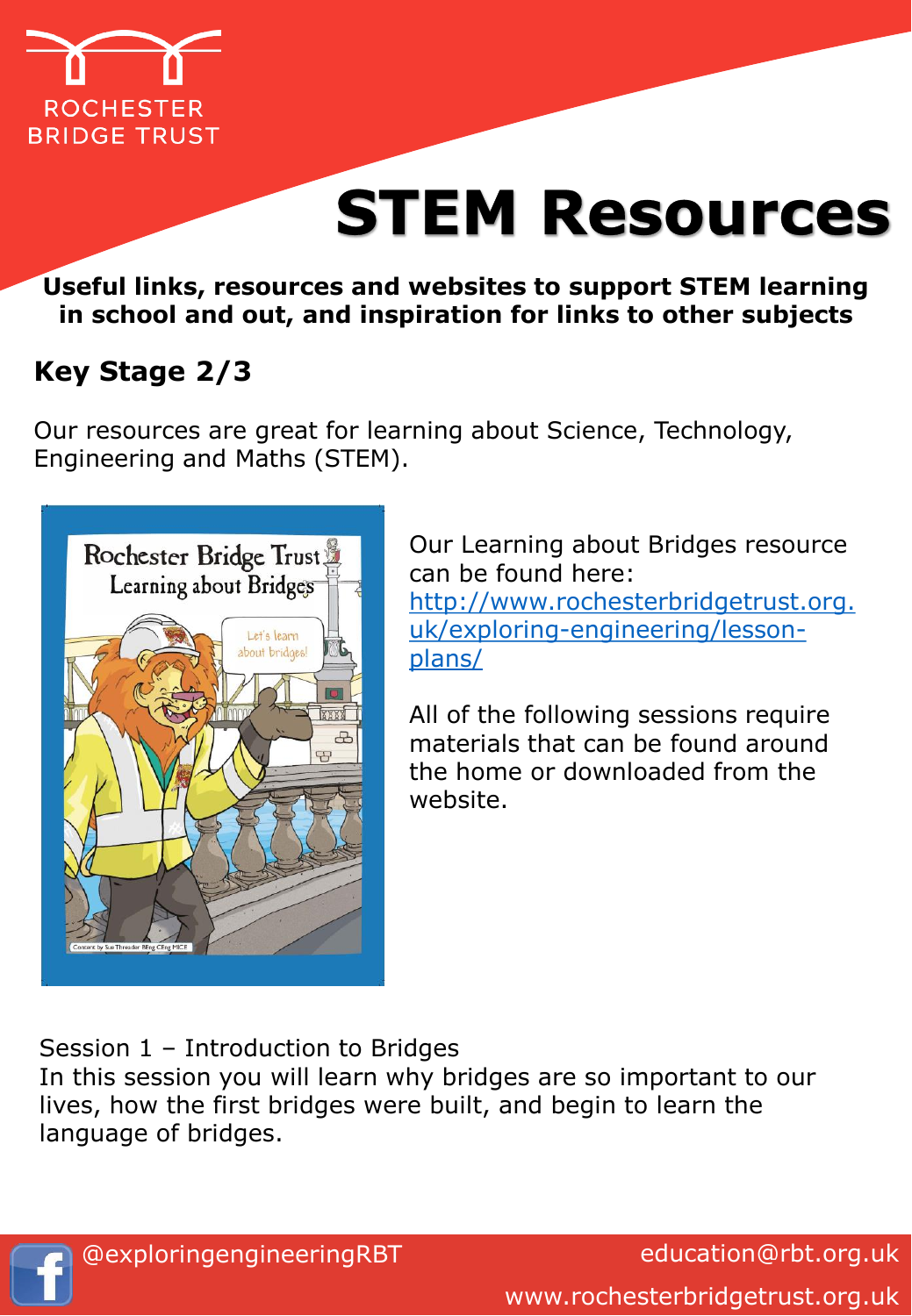

Session 2 - Beam Bridges, Simple but Strong In this session you will learn about the different types of load on bridges and will work in a team to find out more about what makes Beam Bridges strong.

*NB: this requires some large masses. If you don't have 'dumbbells' or exercise weights at home, food tins may work well.*

#### Session 3 - Loads and Forces

In this session you will learn about the main forces which act on bridges – tension and compression – and understand why it is important for the forces to be balanced.

*NB: A slinky is handy for this activity, but not essential.*

### Session 4 – Beam Bridges Challenge

In this session you will take part in a challenge to build the strongest bridge you can using just ordinary paper and sticky tape. *NB: this also requires some masses. If you don't have 'dumbbells' or exercise weights at home, food tins may work well, or even lots and lots of chocolate bars.*

### Session 5 - Truss Bridges (Part 1)

In this session you will learn about the strongest shape for building bridges and other structures and will be introduced to a new kind of bridge.

*NB: this requires K'Nex kits to demonstrate a Truss bridge easily. Some craft*  materials, such as paper straws, might work well to demonstrate the fact that *triangles mean a long bridge can be made stronger, but it might require more guidance to achieve this.*



education@rbt.org.uk www.rochesterbridgetrust.org.uk

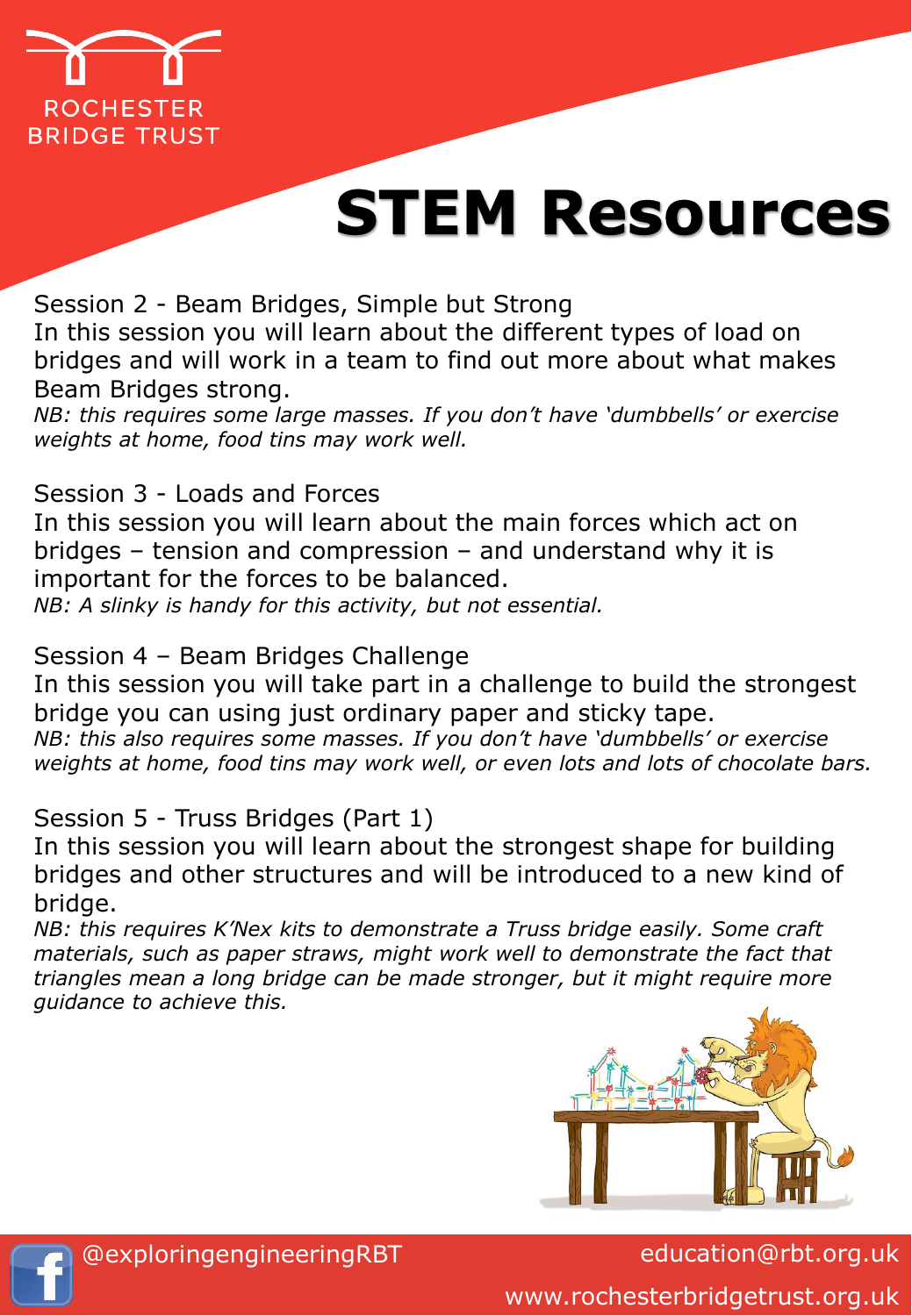

#### Session 6 - Truss Bridges (Part 2)

In this session you will explore the truss bridge in more detail and learn some more of the language of bridges.

*NB: one suggested activity is to get out and about to take some photos of Truss bridges. Obviously this may not always be possible: if you have access to Google Earth, you can explore your local, and not so local, surroundings to find some interesting bridges.*



### Session 7 – Arch Bridges (Part 1)

In this session you will be introduced to the arch bridge and learn some more new words in the language of bridges.

*NB: One activity requires more than one child – it's fun if you have sufficient people, but isn't essential. You can find examples of arch bridges all around, using Google Earth again or simply searching for arch bridges online.*

### Session 8 - Arch Bridges (Part 2)

In this session you will learn more about how the Romans built arch bridges and have the chance to try building one yourself.

*NB: one activity is building a Roman arch using a crisps tube (such as Pringles® tube) as the centring, some modelling clay or plasticine and some stones from the garden, so should be relatively accessible at home.*



education@rbt.org.uk

www.rochesterbridgetrust.org.uk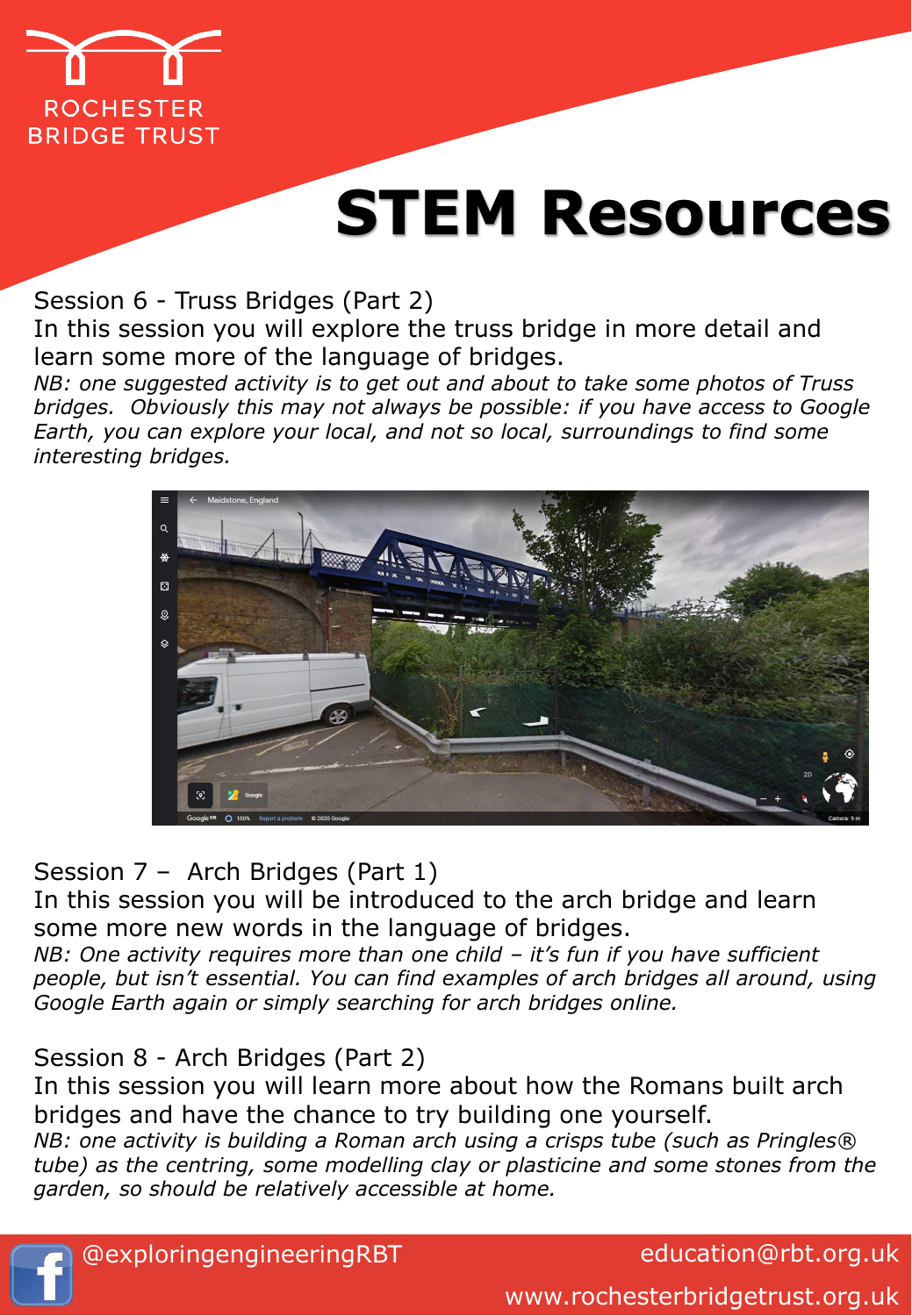

Session 9 - Materials

In this session you will find out about the main materials used to build bridges and try making some concrete.

*NB: a great activity in this session is making concrete. This can easily be done at home, of course taking safety precautions as concrete can cause burns. If you don't have the equipment or ability to do this, you could research the history of cement and what Romans used that was both waterproof, look at this website and make a fun fact sheet about concrete and it's uses:* 

*<https://sciencewithkids.com/science-facts/facts-about-concrete.html> or perhaps try making a non-Newtonian liquid, like Oobleck*

*<https://www.livescience.com/21536-oobleck-recipe.html> and thinking about why building on clay-based soil might be problem.*

Session 10 - Suspension Bridges

In this session you will be introduced to the longest span bridges in the world, get the chance to build a human suspension bridge and learn some more of the language of bridges.

*NB: all but one of the activities can be done at home, unless you have a very large family, as you will need 12 children to make a human suspension bridge.*

Session 11 – Building Underwater

In this session you will learn about some of the techniques civil engineers use for building structures underwater, including how Romans built cofferdams, and will have a go at building one yourself. *NB: Building cofferdams require quite a few bits of, fairly easily obtainable, equipment, so should be possible to do at home. Alternatively, this is a decent video explaining how cofferdams work:* 

<https://www.youtube.com/watch?v=URC125wpMS4>

Session 12 - Cable-stayed Bridges

In this session you will learn about another type of bridge and understand how it is different from a suspension bridge, as well as learning a few more words in the language of bridges.

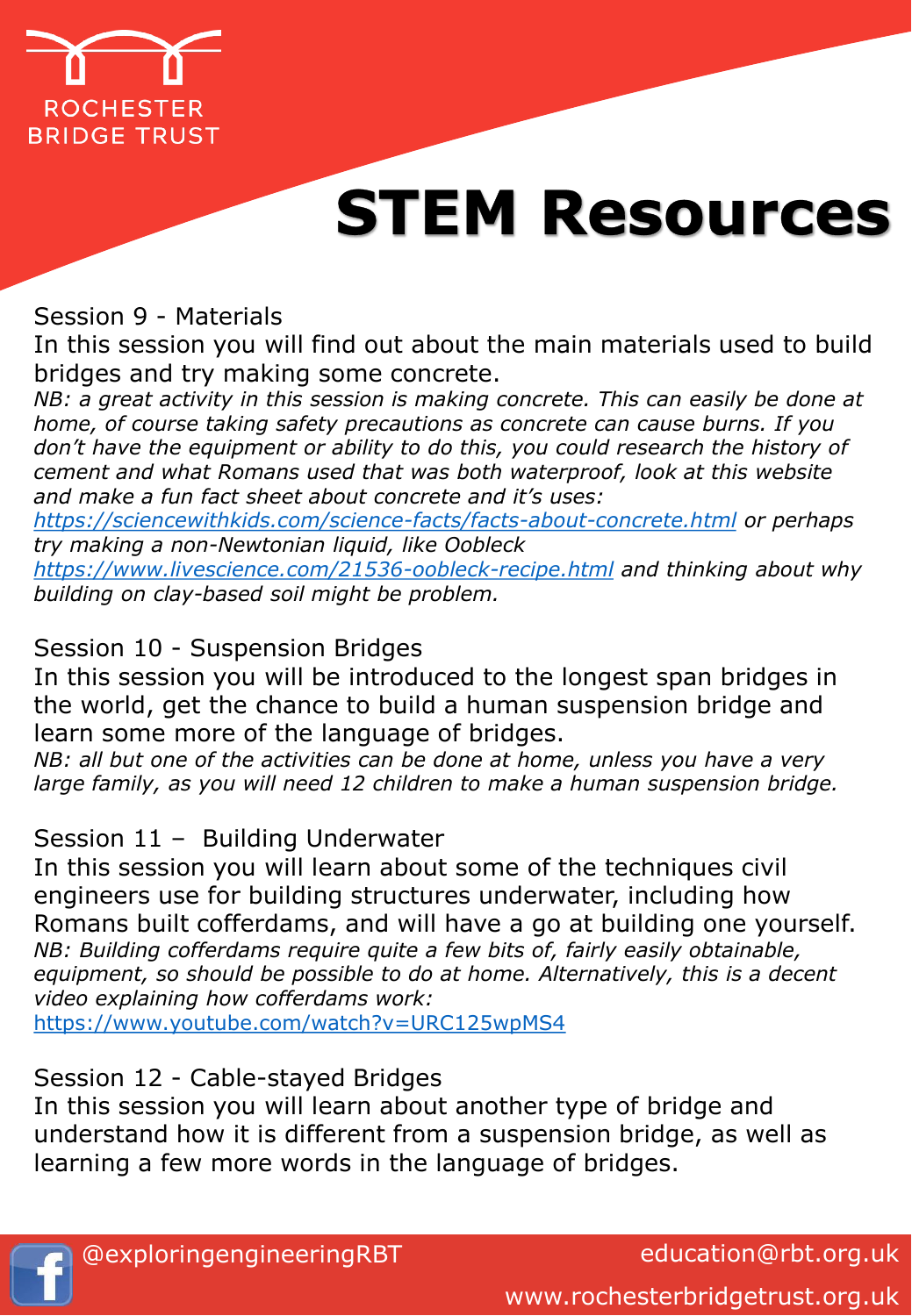

## **Useful links, resources and websites to support STEM learning in school and out, and inspiration for links to other subjects**

# **Key Stage 2/3**

Some more fun bridge-themed activities can be found here: [http://www.rochesterbridgetrust.org.uk/exploring-engineering/fun](http://www.rochesterbridgetrust.org.uk/exploring-engineering/fun-quizzes/)quizzes/

## For example:

- Bridge Bingo
- Bridge Terminology Wordsearch
- Famous Bridge Crossword
- Famous Bridge Wordsearch





education@rbt.org.uk www.rochesterbridgetrust.org.uk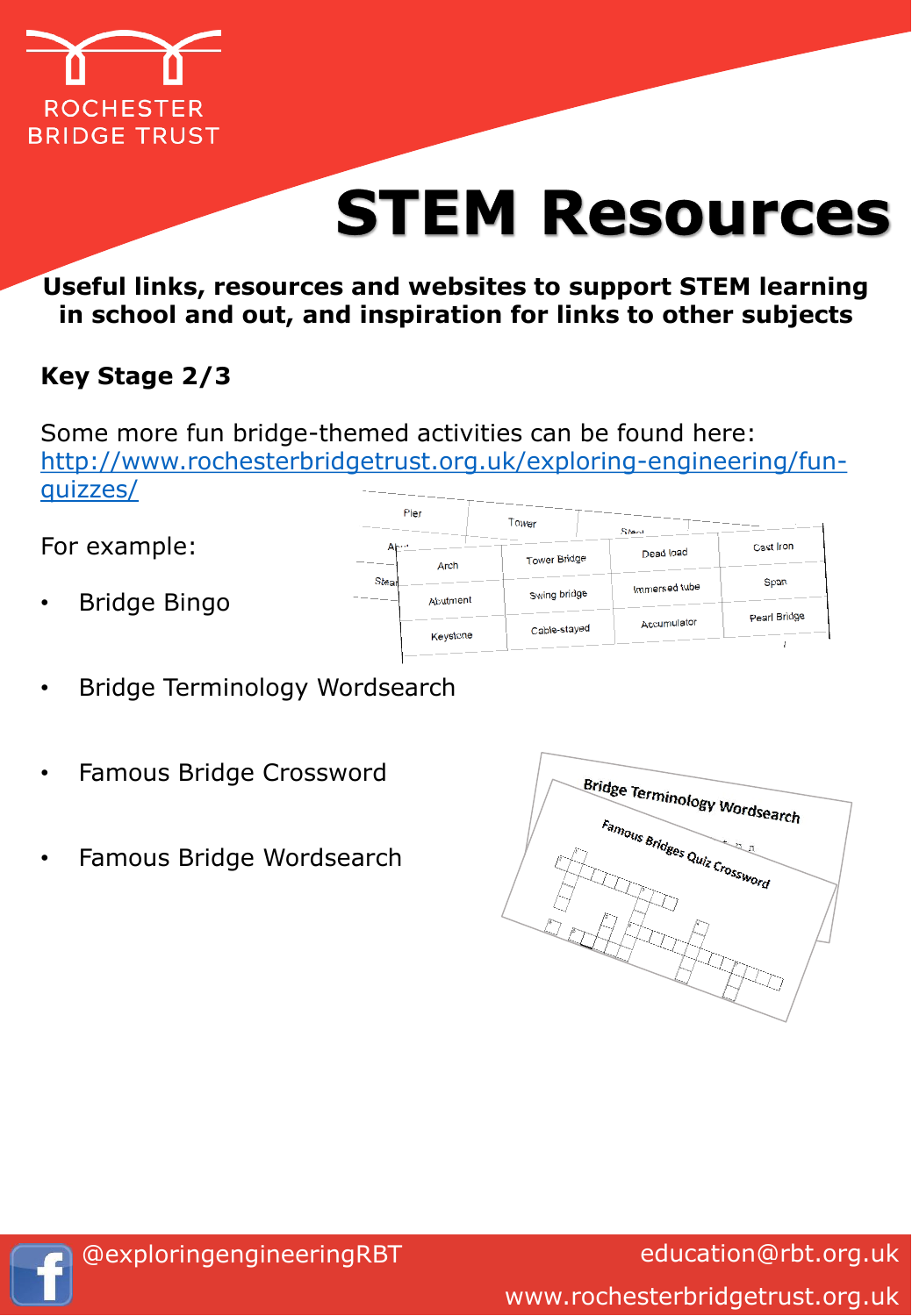

## **Useful links, resources and websites to support STEM learning in school and out, and inspiration for links to other subjects**

# **Key Stage 2/3**

Some interesting websites to explore more STEM learning include:

• National Geographic Kids - Science

<https://www.natgeokids.com/uk/category/discover/science/>

This has lots of 'interesting facts' sections, so you can learn all about space or the human body in bite-size chunks.

• The School Run – Science

<https://www.theschoolrun.com/ks2/key-stage-2-science>

This website has lots of different worksheets:

<https://www.theschoolrun.com/refuting-hypothesis>

This one suggests some quick and easy activities that can be done at home, to explore whether sound travels through solids

[https://www.theschoolrun.com/understanding-friction-build-your-own-balloon](https://www.theschoolrun.com/understanding-friction-build-your-own-balloon-hovercraft)hovercraft

This one has instructions on building a balloon hovercraft – if you have an old CD and a balloon laying around, it's a really simple and fun activity, and learning about friction all at the same time!

<https://www.theschoolrun.com/super-scientist-quiz>

This activity relates to the nature of science and how scientists work, getting older students to consider why scientists do the things they do.

<https://www.theschoolrun.com/reaching-conclusions>

Older children can look at the results and try to draw conclusions from the data.

• Building Big Forces Lab – PBS

<http://www.pbs.org/wgbh/buildingbig/lab/forces.html>

• Khan Academy

# <https://www.khanacademy.org/parent>

This site is suitable for older children, as it covers a great deal of detail about topics such as forces, for example, using video lectures and quizzes. <https://www.khanacademy.org/science/physics/forces-newtons-laws>



education@rbt.org.uk

www.rochesterbridgetrust.org.uk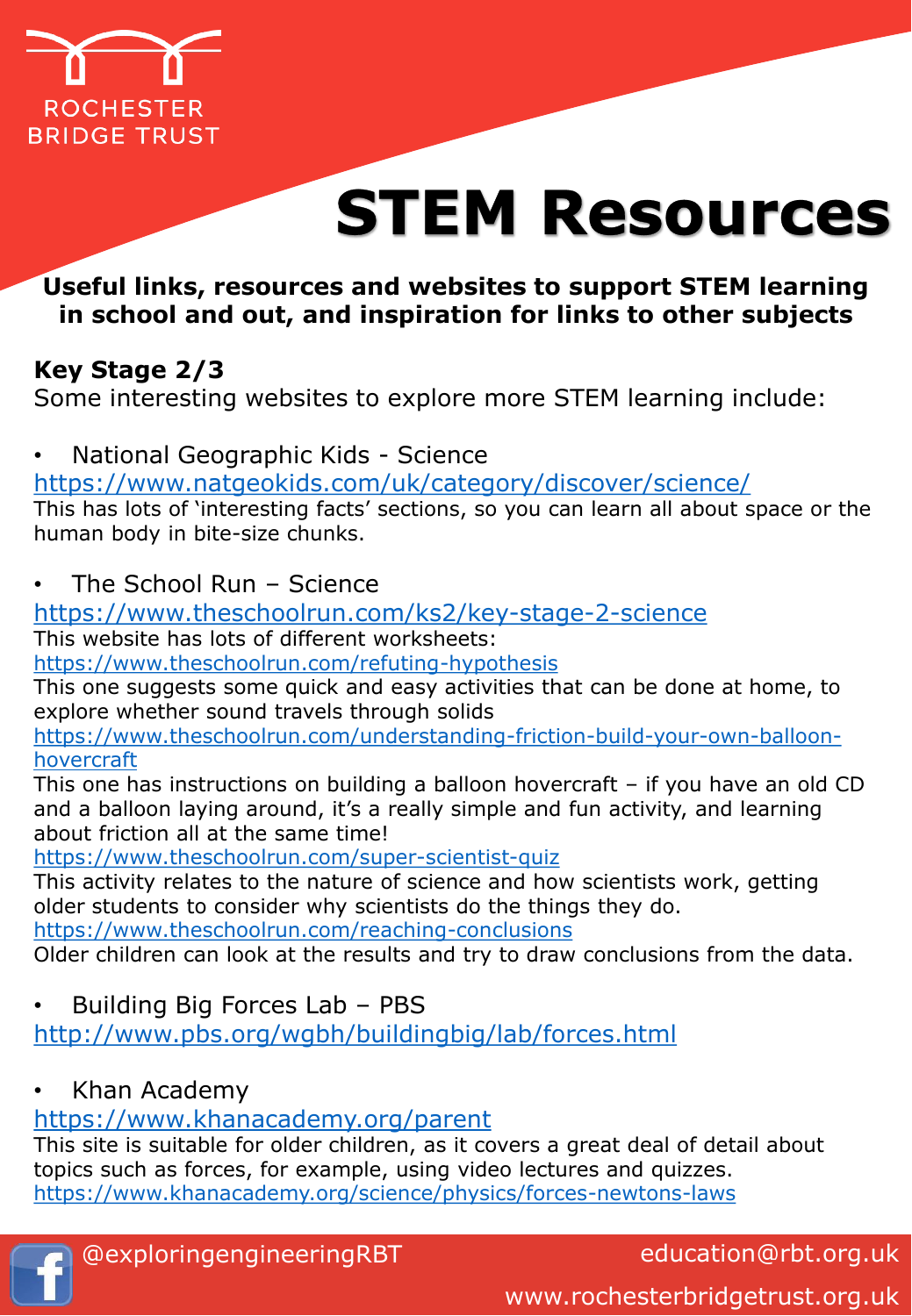

## **Useful links, resources and websites to support STEM learning in school and out, and inspiration for links to other subjects**

# **Key Stage 2/3**

Some interesting websites to explore more STEM learning include:

• 123Homeschool [–](https://www.natgeokids.com/uk/category/discover/science/) Free downloadable worksheets

<https://www.123homeschool4me.com/home-school-free-printables/> Lots of resources to download, but you must sign up for an account before you can access any. [https://www.123homeschool4me.com/solar-system-worksheets\\_83/](https://www.123homeschool4me.com/solar-system-worksheets_83/) Solar System worksheets [https://www.123homeschool4me.com/free-printable-blank-maps\\_56/](https://www.123homeschool4me.com/free-printable-blank-maps_56/) Blank maps

## **Math Score**

#### <http://www.mathscore.com/>

Lots of online maths tests to build key maths skills. Based on the American grade system, so will need to some exploring to find the right areas for each different year in the England system.

### **Accessibyte**

### <https://www.accessibyte.com/stay-safe>

Accessibyte Online is offering free access to its entire cloud platform of apps for blind, low vision, deaf and reading impaired students. Highly visual and fully audible typing tutor, games, flash cards and study apps.

#### **BBC Bitesize**

<https://www.bbc.co.uk/bitesize/levels/zbr9wmn> All subjects, including STEM.

• TED Ed

### <https://ed.ted.com/>

Lots of different videos on a variety of topics, including STEM

• The Kid Should See This

<https://thekidshouldseethis.com/>

A variety of videos on a range of topics.

@exploringengineeringRBT

education@rbt.org.uk

www.rochesterbridgetrust.org.uk